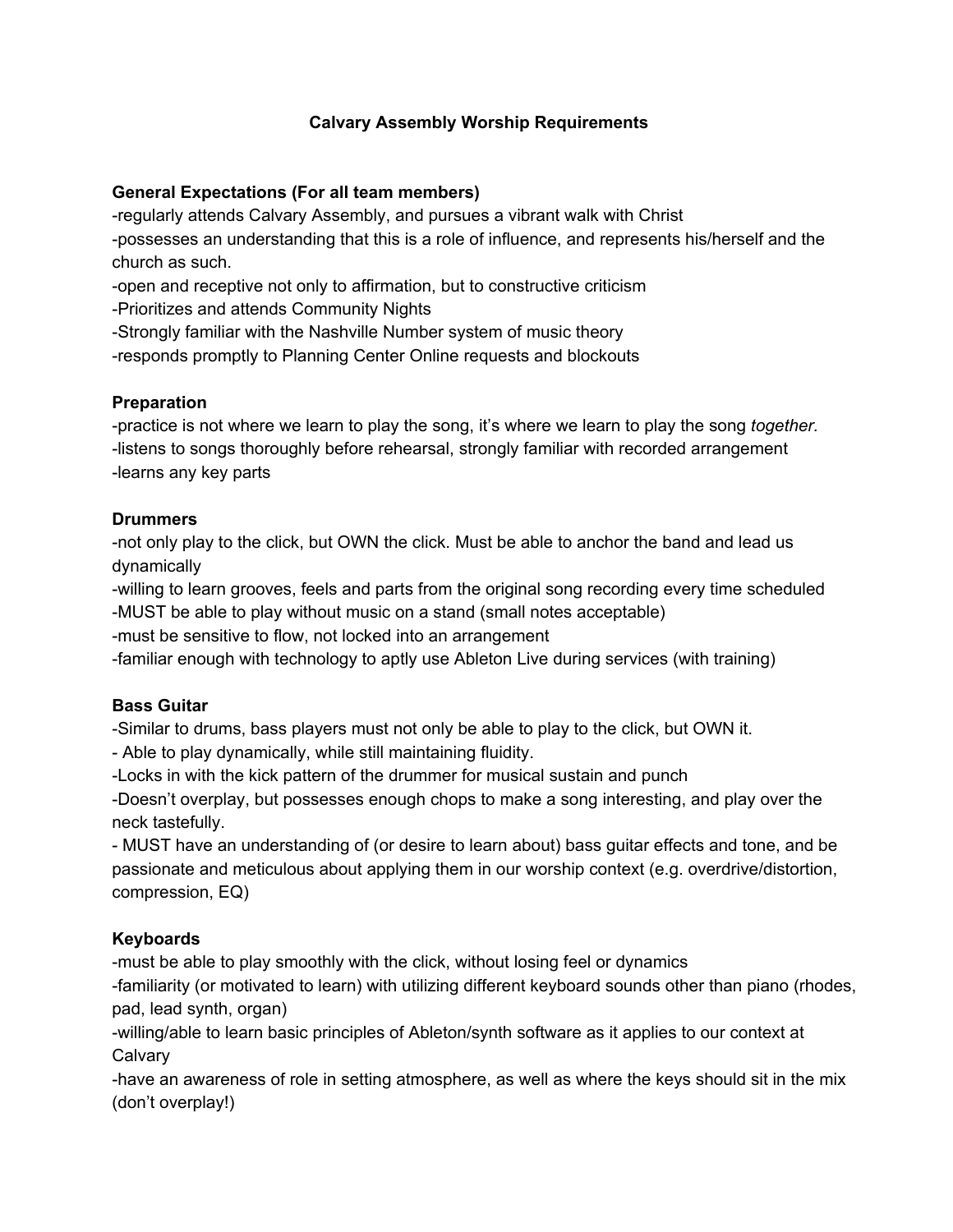-willingness/ability to listen to original recordings, pick out key parts and feels, and apply them to our band context at Calvary

-owning a Mac computer (to practice Ableton) is preferable

-Must be willing to watch through our training videos on using synths before playing in a worship set

#### **Electric Guitarists**

-must be able to play smoothly with the click, without losing feel or dynamics

-MUST have an understanding of guitar effects and tone, and be passionate and meticulous about applying them in our worship context. (If applicant is a skilled musician/ good fit for the team, but does not own all the necessary gear, must be willing to learn on the church pedalboard) -MUST possess a willingness/ability to listen to original recordings, pick out key parts and feels, and apply them to our band context at Calvary

-willing to submit personal preference of style to best serve the band and the sound we are aiming for (blues scales on a Bethel tune do not fit!)

## **Acoustic Guitar**

-must have *excellent* rhythm, and time. Ability to keep a strong, natural, percussive rhythm **with a metronome in both practice and live worship settings**

-have an excellent knowledge of chord inversions, and how they can complement a melody in a song (e.g. the CAGED system)

-willingness to play simple, repetitive chords, if that is what a song calls for.

-ability to fingerpick well, with sensitivity to timing and dynamics

-able to transpose quickly and easily

-ability to memorize music and play smoothly without a music stand

-doesn't use a capo as a crutch, but as a musical choice (open strings, etc.)

# **Vocalists (background)**

-must have great pitch

-MUST have the ability to hear harmonize instinctively, primarily the 3rd and 5th.

-willingness/ability to hear an *assigned* part quickly, and reproduce it

-listening to songs ahead of rehearsal, and coming in with a prepared part.

-willing to adjust tone or style to complement lead vocal

-Willing to adopt an attitude of freedom in worship, brings great energy

# **Lead Vocalists (on top of BGV requirements)**

-have not only strong pitch, but a strong and dynamic *tone* -ability to improvise -possesses a range that can cover lead melody on dynamic songs -knows how to utilize different dynamics in voice/feel out a song

### **Aux Instruments (not regularly scheduled)**

-includes aux percussion, cello, violin, banjo